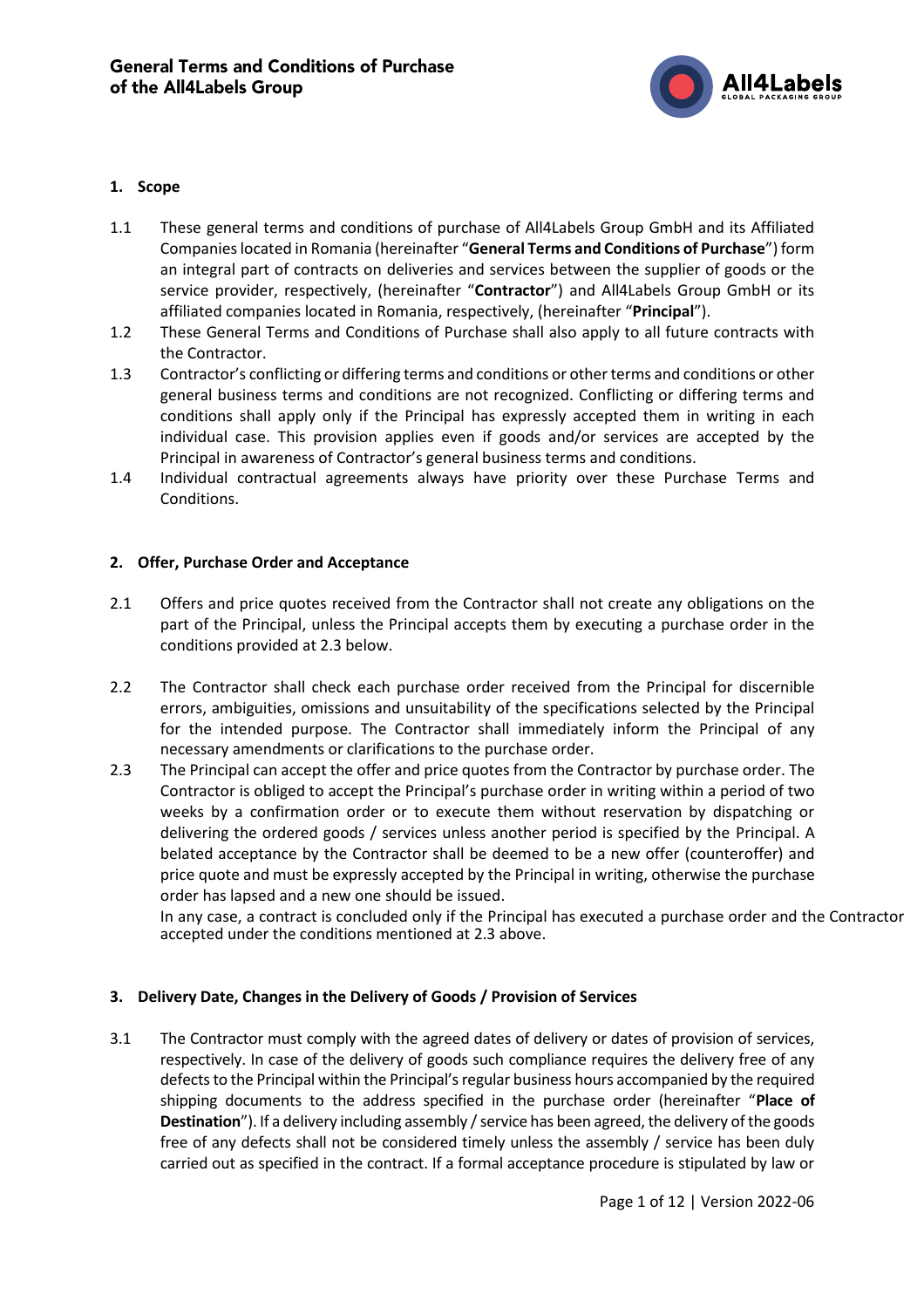

specified in the contract, the time specified for such acceptance shall be adhered to by both parties. Advance deliveries of goods / provision of services or partial deliveries / partial provision of services require the Principal's prior written agreement.

- 3.2 If the Contractor recognizes that it will not be able to fulfill its contractual obligations either in full or in part, or not within the stipulated timeframe, it must notify this to the Principal in writing forthwith. The notice must state both the reason(s) for the delay and the predicted delay in delivery time. Any acceptance by the Principal of a delayed or partial delivery of goods/ provision of services shall by no means constitute a waiver of any rights or claims of the Principal due to late or partial delivery of goods / provision of services.
- 3.3 Any changes to the goods to be delivered or services to be provided require the prior written consent of the Principal.
- 3.4 The Contractor shall request the documents required for the execution of the contract from the Principal in due time and check them for completeness and conformity immediately upon receipt. The Contractor shall inform the Principal in writing without delay of any inconsistencies that are apparent to the Contractor.

### **4. Sustainability**

- 4.1 The principal conducts its business in accordance with the principle of sustainable development and adheres to internationally recognized fundamental standards for occupational health and safety, environmental protection, labor, and human rights as well as responsible corporate governance (hereinafter "ESG Standards"), including but not limited to the international environmental management standard ISO 14001 and the international energy management standard ISO 50001. The Principal expects the Contractor to adhere to the ESG Standards. Furthermore, the Principal calls upon the Contractor to ensure that all its subcontractors of any tier adhere to the ESG Standards likewise. The Principal shall have the right to check adherence to the ESG Standards on the part of the Contractor, either itself or through third parties that it commissions, with prior notice.
- 4.2 While performing the contract, the Contractor must adhere to the Principal's occupational health and safety and environmental protection requirements specified in the contract. Furthermore, the Contractor is obliged to comply with the respective Site Rules of the Principal.

### **5. Quality**

The Contractor shall carry out and maintain effective quality assurance and, if requested, demonstrate this to the Principal. To this end, the Contractor shall use a quality assurance system with elements as per ISO 9000 ff or a similar system of equivalent standard. The Principal shall have the right to inspect the Contractor's quality assurance system with prior notice, either itself or through third parties commissioned by the Principal.

### **6. Use of Subcontractors**

Third parties (in particular any subcontractors) may only be engaged or replaced by the Contractor to perform the contract with the Principal's prior written consent. The Principal will not refuse its consent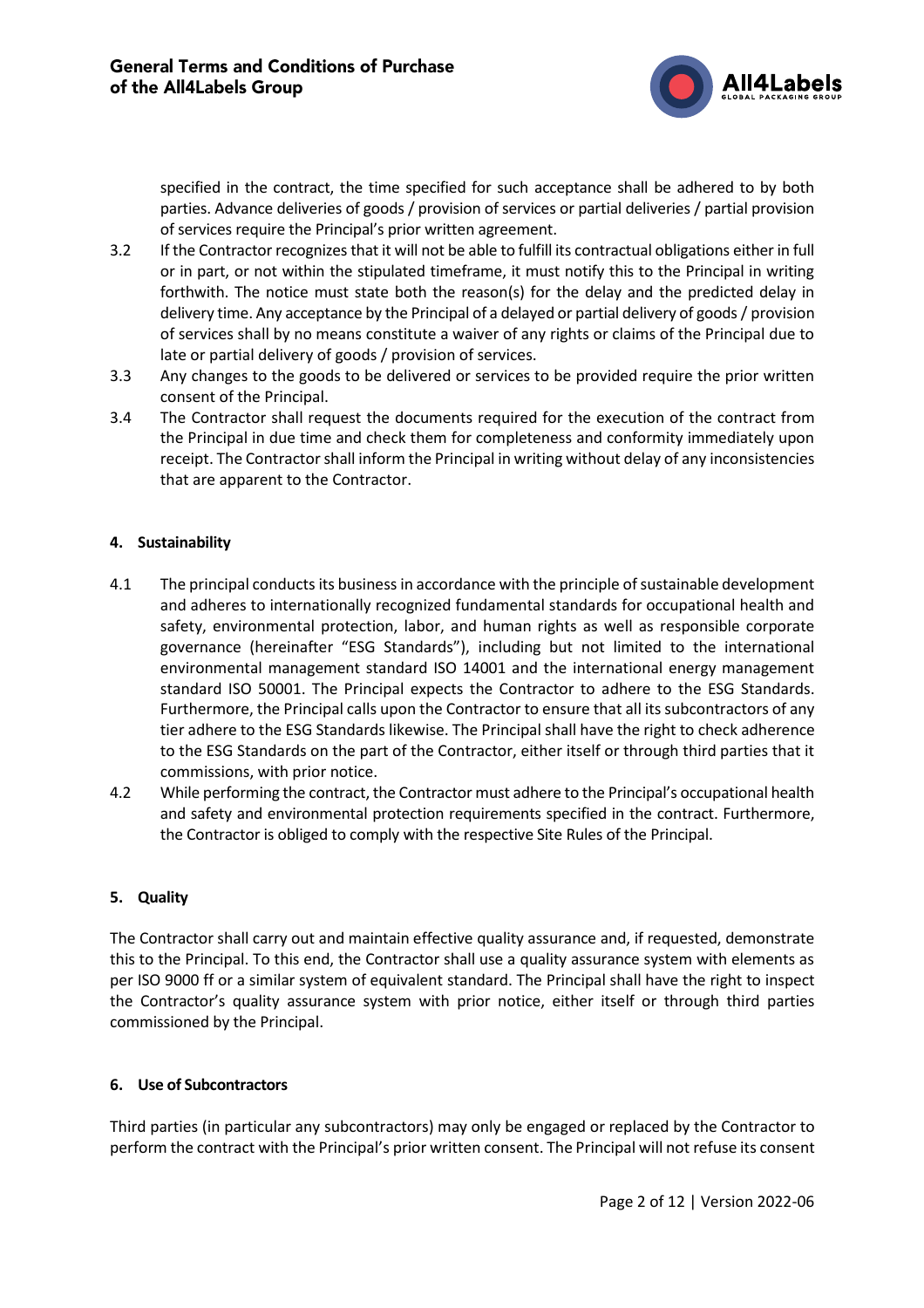

without cause. If the Contractor intends to use subcontractors to perform the contract from the outset, the Contractor must inform the Principal of this when submitting its offer.

### **7. No transfer of Employees, Minimum Wage**

- 7.1 The Principal does not have supervisory authority over Contractor's employees. Contractor must ensure that no persons employed by it in the performance of the goods / service are integrated into Principal's operation. The above requirement applies in particular if persons employed by the Contractor perform the goods / services in the Principal's offices or on its property.
- 7.2 The Contractor bears sole responsibility for the contractual, statutory, official and professional obligations toward the persons employed by it for the performance of the goods / service. The Contractor must hold the Principal completely harmless from claims that may be brought against the Principal resulting from infringement of the above obligations. This hold harmless obligation applies in particular to obligations for wage and/or salary payments and/or all other payment obligations that result from employment or service relationships (such as for Social Security contributions). It also applies for any and all claims arising from the hiring-out of employees.
- 7.3 The Contractor must notify the Principal as soon as it becomes apparent that pseudo selfemployment of the Contractor by the Principal could be assumed or that the performance of the goods / service by the Contractor might be qualified as subcontracted labor.
- 7.4 The Contractor must ensure compliance with the respective applicable statutory provisions concerning the minimum wage. The above requirement applies in particular to statutory documentation obligations. The above requirement also applies if and to the extent that the Contractor engages a subcontractor for these goods / services. In the event of a violation of the provisions regarding the gross minimum wage in Romania by the Contractor or its subcontractors, the Contractor must immediately so notify the Principal in writing. The Contractor shall hold the Principal harmless from any claims in connection with the minimum wage.
- 7.5 Illegal employment of all kinds is prohibited.

### **8. Delivery, Shipping, Packaging, Passing of Risk, Transfer of Title**

- 8.1 Unless agreed otherwise, the delivery of goods shall be made "DAP to the Place of Destination (Incoterms 2020)". Unless agreed otherwise, the delivery shall be accompanied by two copies of the delivery note, the packing list, cleaning and inspection certificates according to the agreed specifications and all other necessary documents. If known, the following details must be given in all shipping documents and – for packaged goods – on the outer packaging too: purchase order number, gross and net weight, number of packages and type of packaging (disposable / reusable), completion date as well as Place of Destination (un-loading point) and consignee. For projects, the complete job number and assembly building must be given as well.
- 8.2 For third country deliveries (imports), Principal shall become importer of record and Contractor shall support him with all documents and information necessary to complete and lodge a true import declaration to authorities responsible for customs, as required in the customs legislation of the country of import.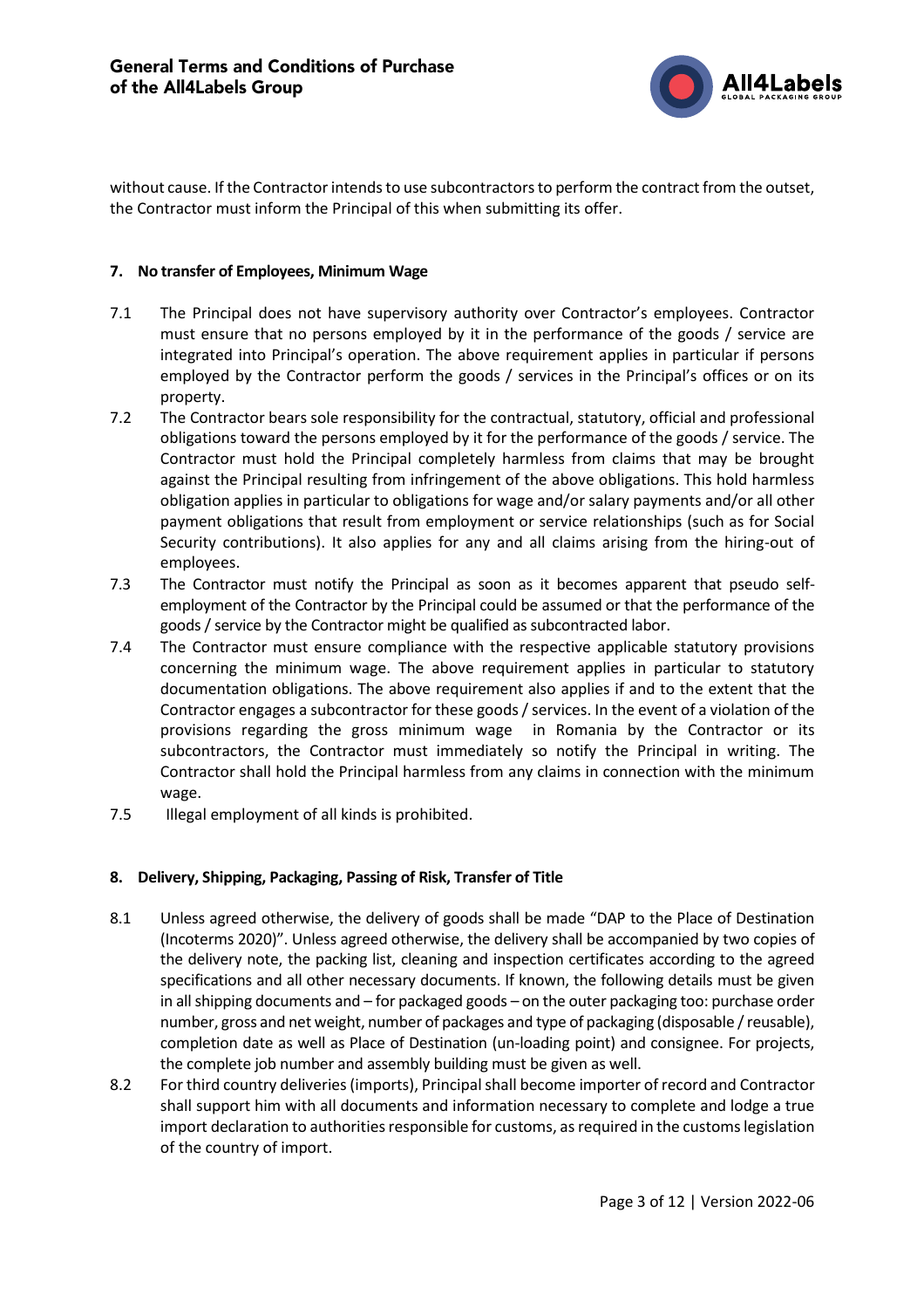

- 8.3 The Contractor shall notify the Principal in writing about the percentage of US controlled content.
- 8.4 The Contractor shall uphold the Principal's interests during the delivery. Goods must be packed with packaging materials approved for the Place of Destination as so to avoid damage during transport. The Contractor is liable as per the statutory provisions for any damage incurred due to improper packaging.
- 8.5 For domestic deliveries, upon the Principal's request the Contractor shall collect any accumulated outer packaging, transport and sales packaging from the Place of Destination following delivery and dispose of it or having this done by a third party.
- 8.6 The Contractor shall package, label and ship hazardous products according to the applicable national and international laws and regulations. As far as it is applicable the Contractor complies with all obligations for suppliers (pursuant to Article 3 (32) Regulation (EC) No. 1907/2006/EC (hereinafter "REACH")) under REACH with respect to the delivery of goods. The Contractor shall in particular provide the principal with a safety data sheet according to Article 31 REACH in the national language of the recipient country in all cases stipulated in Article 31 (1) to (3) REACH. As far as the Reach Regulations are not applicable the Contractor shall comply with similar international standards.
- 8.7 Up until the arrival of the goods specified in the contract with the documents mentioned in clauses 8.1 and 8.2 at the Place of Destination, the Contractor shall bear the risk of loss or damage. If the parties have agreed a delivery inclusive of assembly / ser-vice, the risk of loss or damage shall pass to the Principal after the assembly / service has been duly completed in accordance with the contract and following the handover of the goods.
- 8.8 If a formal acceptance is stipulated by law or by the contract, the passing of risk shall take place upon acceptance by the Principal. If formal acceptance is agreed, the risk of loss shall not pass from the Contractor to the Principal before a successful acceptance has been confirmed by the Principal in the acceptance certificate. Payment of invoice balances shall not replace a formal acceptance.
- 8.9 Transfer of title and ownership shall pass to Principal as per the statutory provisions.

# **9. Retention of title**

- 9.1 Title to goods must be transferred to the Principal without restrictions and without regard to payment of the price.
- 9.2 If the Contractor offers to transfer the title conditional on payment of the price, the Contractor's reservation of title expires not later than payment of the price for the goods delivered. The Principal remains authorized, even before payment of the price to resell the goods in the ordinary course of business, including the advance assignment of the claim resulting from resale; alternatively the simple retention of title extended to the resale applies. However all other forms of retention of title are excluded. The above applies in particular for expanded and forwarded retention of title and retention for title extended to include reprocessing.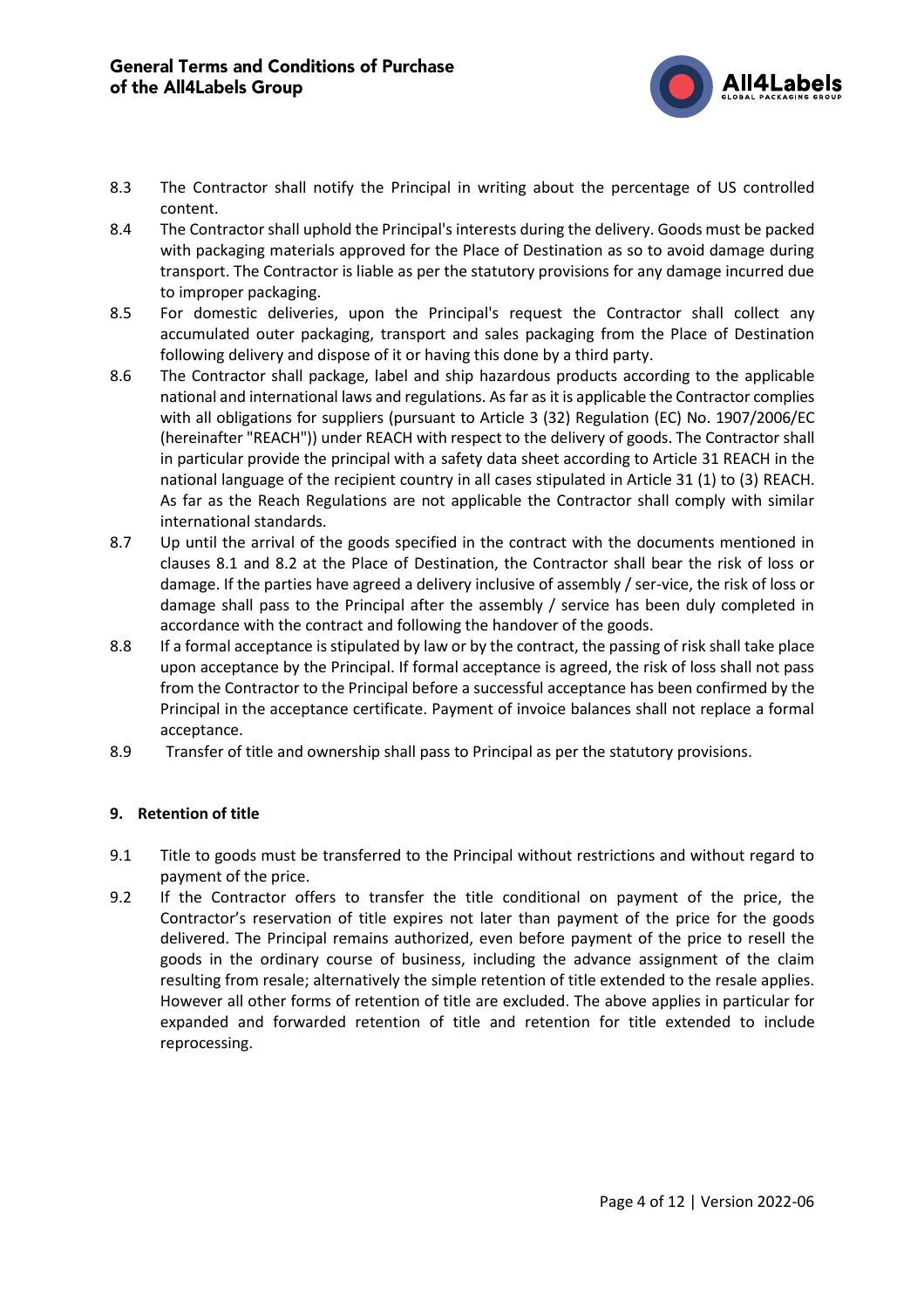

### **10. Origin and Status of Goods**

- 10.1 The Contractor declares the non-preferential origin of goods (country of origin) in commercial documents. In addition, the Contractor provides an A.TR movement certificate, if applicable. Upon the Principal's request he will provide a proof / certificate of origin specifying the origin of the goods.
- 10.2 The goods must comply with the regulations for the preferential origin of goods as per the bilateral or multilateral agreements or the unilateral regulations for the origin of goods pursuant to the Generalized Systems of Preferences (GSP), insofar as the delivery is within the scope of preferential trade.

### **11. Condition of the Delivery / Service, Complaints, Rights in the Event of Defects**

- 11.1 The Contractor is responsible for delivering goods and services free of defects, in particular (but not limited to) compliance with the agreed specification of goods and services, functionality, use and quality characteristics and, additionally, for ensuring that guaranteed properties and features are present. In addition, the Contractor guarantees that goods and services meet the current technical standards and  $-$  if applicable  $-$  the generally recognized standards in plant safety, occupational medicine and hygiene; are delivered by qualified personnel and are in line with all pertinent legal regulations at the Place of Destination. If machines, equipment or plants constitute delivery items, they shall meet the special safety requirements applicable to machinery, equipment and plants at the time of contract fulfillment, and shall be CE marked. Any deviation therefrom has to be pre-approved by the principal in writing.
- 11.2 The Contractor shall ensure that all materials contained in the goods have effectively been preregistered, registered (or exempt from the obligation to register) and  $-$  if relevant  $$ authorized in accordance with the applicable requirements of REACH for the uses disclosed by the Principal. If the goods classified as an article according to Article 7 REACH the preceding sentence shall also apply to substances released from such goods. As far as the REACH Regulations are not applicable the Contractor shall comply with similar international standards.
- 11.3 The Contractor shall forthwith notify the principal if a component of the product contains a substance in a concentration exceeding 0.1 mass percent (W/W) if this substance fulfills the criteria of article 57 and 59 REACH (so-called substances of very high concern). This also applies to packaging products. As far as the REACH Regulations are not applicable the Contractor shall comply with similar international standards.
- 11.4 Where the commercial inspection and notification obligation legally applies, the Principal shall notify any obvious defects to the Contractor within fourteen (14) days following delivery of the goods. Any defects that only become apparent at a later point in time must be notified by the principal within fourteen (14) days following their discovery.
- 11.5 If an acceptance by the Principal is legally stipulated or contractually agreed, the Principal can refuse to declare the acceptance and withhold any installment payment associated with the acceptance if the goods or services are not provided in full or are defective. This also applies in the case of an agreed acceptance date or a deadline for acceptance set for the Principal by the Contractor.
- 11.6 In the event of any defects, the Principal has the right to demand rectification of such defects according to applicable law. The mode of rectification shall be at the Principal's discretion. The rectification location shall at Principal's option be either the Place of Destination or the place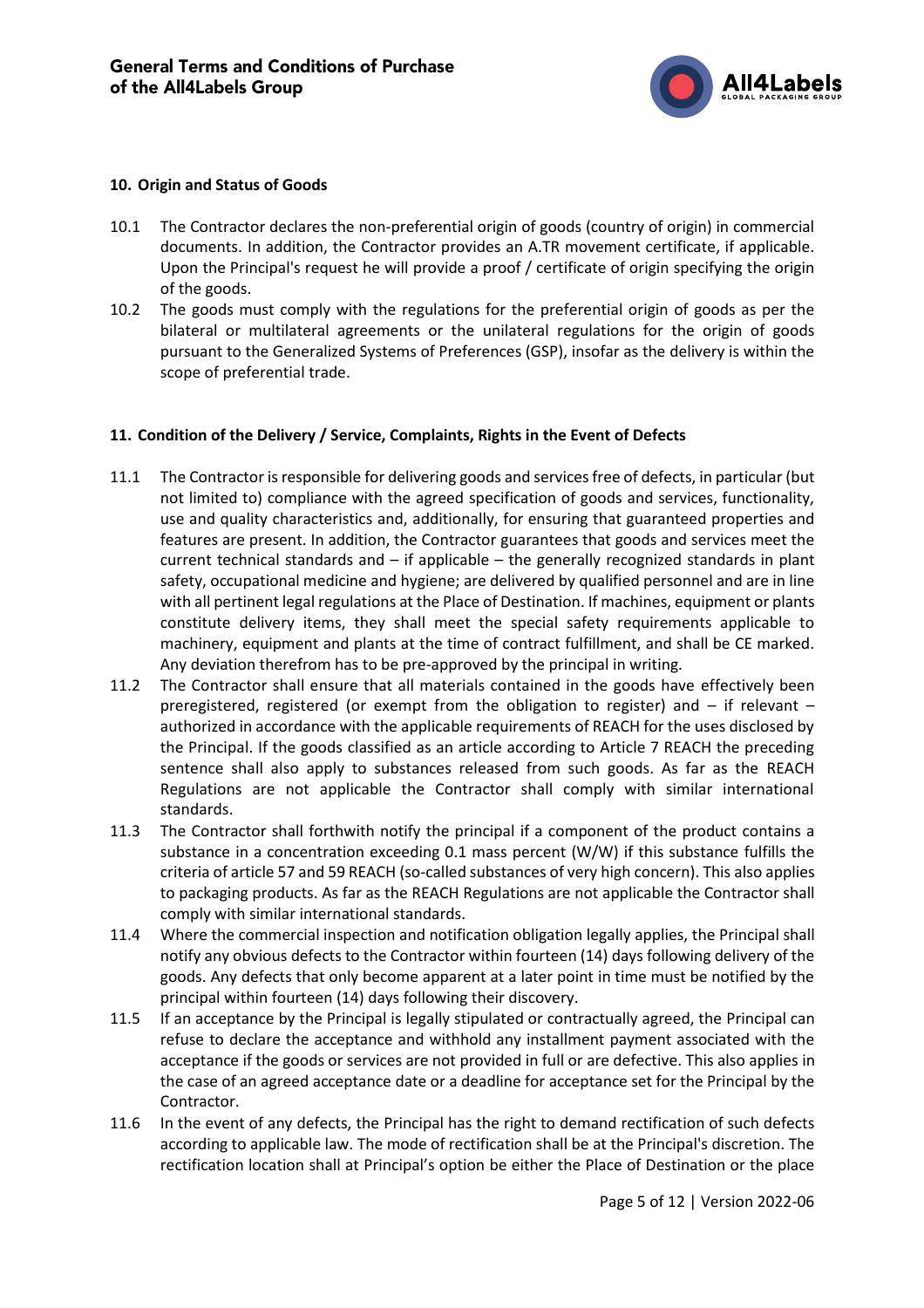

of acceptance, if acceptance is legally required or contractually agreed, or another delivery location for the goods if this was known to the Contractor when the contract was concluded. The Contractor shall bear the cost of rectification within the framework of the statutory provisions and must execute rectification in all respects in accordance with the Principal's instructions and requirements. If (i) rectification does not take place within an appropriate period of time, (ii) rectification has failed, or (iii) it is not necessary to fix a grace period for rectification, the Principal shall be entitled to claim further legal rights in the event of defects, including (but not limited to) to reduce the price.

- 11.7 If rectification does not take place within an appropriate period of time, if it has failed, or if it is not necessary to fix a grace period for rectification, the principal has the right, in addition to the rights named in Clause 11.6, to remedy the defects itself at the cost and liability of the Contractor or allow this work to be undertaken by third parties. The Principal is in this case entitled to demand compensation from the Contractor for the required measures. A grace period for rectification is particularly unnecessary if there is a danger of unreasonably high damages and the Contractor cannot be reached. In addition, the applicable law shall apply. Any additional rights of the principal concerning the Contractor's statutory liability for defects or under any guarantees shall remain unaffected.
- 11.8 Claims under warranty regarding delivery of goods and services shall become time-barred thirty-six (36) months after the passing of risk unless a longer expiration period is prescribed by law. Claims under warranty regarding construction work shall become time barred five (5) years after acceptance unless a longer expiration period is prescribed by law. The Principal shall not be deemed to have waived any of its rights to make claims under warranty in the absence of an express written waiver.

### **12. Infringing Property Rights**

It is the Contractor's responsibility to ensure that the delivery of the goods and / or provision of the services by the Contractor and the use thereof by the Principal pursuant to the contract will not infringe any patent laws, copyright or other proprietary rights of third parties. Notwithstanding other legal claims, the Contractor shall indemnify the principal from any third party claims for which the Principal may be held liable as a result of the infringement of any of the aforementioned property rights if these are based on a culpable violation of obligations by the Contractor. In this case, the Contractor shall bear the cost of any licensing fees, expenses and fees incurred by the Principal in preventing and / or rectifying any infringements of property rights.

# **13. Contract Penalty**

- 13.1 In the event the Contractor is in default of delivery, the Principal can demand a contractual penalty of 1% of the net price of the delayed goods / services per completed calendar week, but not more than 5% of the net price of the delayed goods / services in total. The Principal shall be entitled to demand the contractual penalty in addition to performance and as a minimum amount of compensation for the damage owed by the Contractor pursuant to the statutory provisions; the right to assert claims for further damage remains unaffected.
- 13.2 If the contract penalty is incurred, the Principal is entitled to claim such penalty until the final payment is due without requiring a reservation.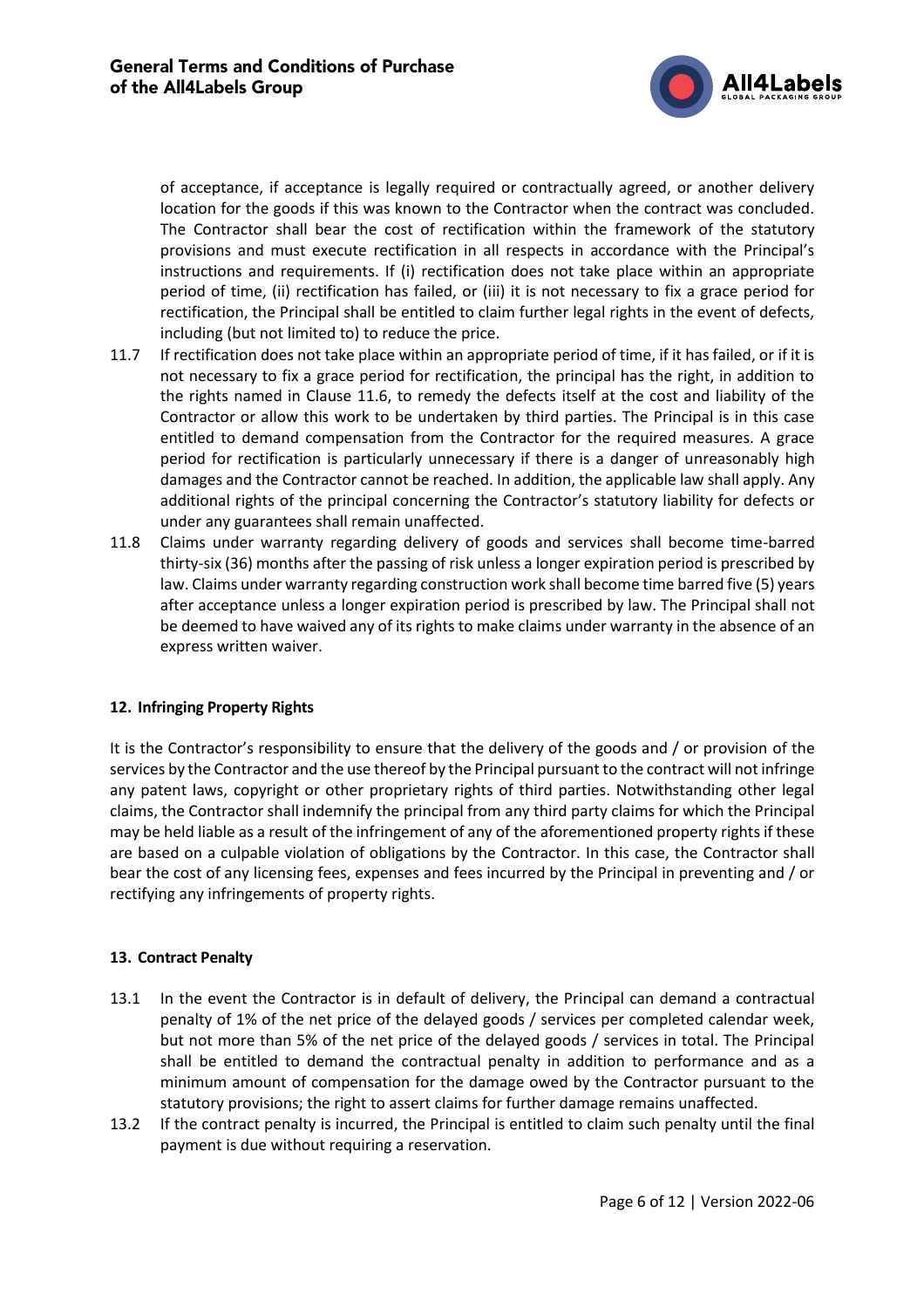

### **14. Liability, Insurance**

- 14.1 Unless otherwise established in these General Terms and Conditions of Purchase, the Contractor shall be liable as per the statutory provisions.
- 14.2 The Contractor shall maintain at its own expense (i) sufficient liability insurance for damage for which it or its subcontractors or agents for which it is vicariously liable are responsible (ii) sufficient product liability insurance and (iii) sufficient transportation insurance. Evidence of the amount of insurance coverage for each occurrence of damage shall be provided to the Principal upon request. The Contractor's contractual and legal liability remains unaffected by the extent and amount of its insurance coverage.
- 14.3 If a claim for compensation for damage is asserted against the Principal by third parties due to a product defect of the goods / service delivered by the Contractor, the Contractor shall indemnify the Principal at the first request from all claims of third parties, including the necessary costs for preparing a defence against such claims, if the Contractor has given cause for the claim within its scope of control and organisation.
- 14.4 If the Principal has to carry out a product recall on account of a damage event as defined in the previous sub-section, or if the Principal incurs other expenses associated with a claim of a third party, the Contractor shall be obliged to reimburse the Principal for all the requisite expenses within the scope of its indemnification obligation which result from or are connected with a claim of a third party, including any product recall carried out by the Principal. As far as this is possible and reasonable in terms of time, the Principal shall inform the Contractor about the content and scope of the product recall and give the Contractor the opportunity to remedy the situation. Any further legal claims shall not be affected by this.

### **15. Invoicing, Payment**

- 15.1 The agreed prices are net of any applicable value-added tax. Invoices are to be issued for deliveries made and services provided. These invoices shall comply with the relevant statutory invoicing requirements according to the national value-added tax legislations to which the deliveries / services being invoiced are subject. If self-billing (evaluated receipt settlement) is agreed, the Contractor must transfer to the Principal all data required as per the applicable value-added tax legislation specified in advance.
- 15.2 The Contractor must provide a separate, auditable invoice for each purchase order, which must include all of the legally re-quired information under the respective law The invoice must include the principal's full order number and, if applicable, the Contractor's delivery note number. Certificates of work completed and any other records are to be submitted with the invoice. Invoices must correspond to the information in the purchase order in respect of the goods described, price, quantity, the order of the items and item numbers. Invoices are to be sent to the billing address or via email specified by the principal in the purchase order.
- 15.3 The principal shall only make installment payments when these are contractually agreed and the prerequisites for the payment becoming due have been met and unless the Contractor provides the Principal with the corresponding collateral. The collateral is to be provided by means of a guarantee or an absolute guarantee issued by a financial institution / insurance company, whose registered office is located in the European Union.
- 15.4 Unless agreed otherwise, the payment period shall commence as soon as an invoice that meets the applicable value-added tax requirements has been received at the billing address. In the case of self-billing, the payment period commences the day the credit memo is issued.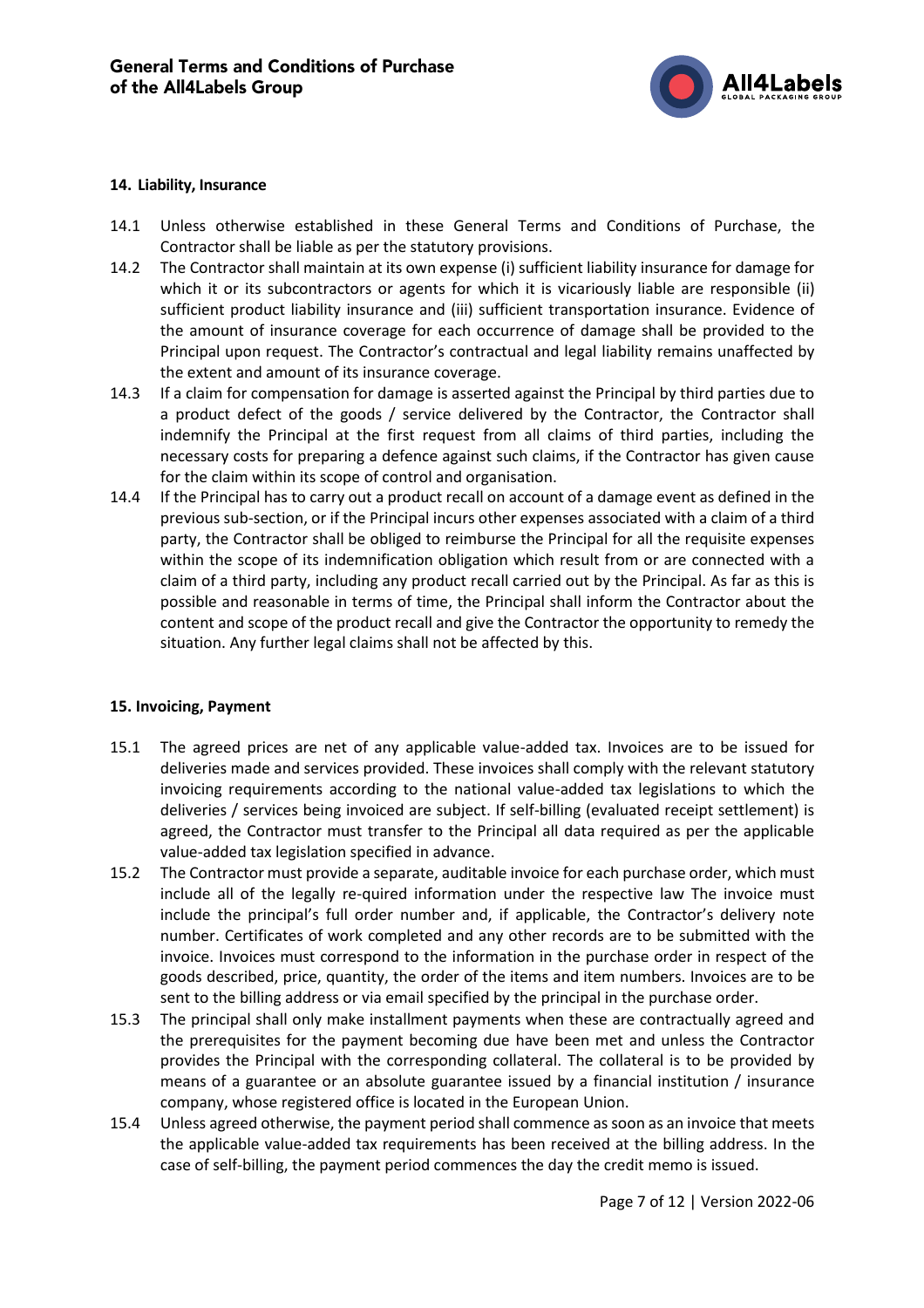

- 15.5 Unless agreed otherwise in writing, the Principal shall pay the invoices as follows:
	- 90 Calendar Days net
	- 30 Calendar Days with a 3% discount on the net amount of the invoice Payment will be made subject to determination of contractual compliance and completeness for the delivery / service provided.
- 15.6 In the event of a default in payment, the statutory provisions shall apply, whereby, in variance hereof, a written reminder from the Contractor in writing shall be required before the default occurs. Default interest on payments owed by the Principal shall amount to 2% points above the base interest rate, unless the Principal can prove a lower loss.
- 15.7 Payments by the Principal shall not represent an acceptance of the conditions and prices stated in the invoice and shall not constitute a waiver of the principal's rights with regard to deliveries made / services provided that differed from those as agreed upon, the principal's rights to inspection, and the right to find fault with an invoice due to other reasons.

# **16. Assignment of Contract, Transfer, Change of Company Name, Offsetting, Retention**

- 16.1 The Contractor may assign the rights and obligations under the contract with the Principal to third parties only with the prior written consent of the Principal.
- 16.2 The Contractor is required to notify the Principal forthwith in writing of any assignment of the contract by virtue of law and of any change of its trade name.
- 16.3 The Principal may assign the rights and obligations under the contract with the Contractor to any affiliated company at any time, without the Contractor's prior agreement, provided that the execution of the contract is not endangered thereby.
- 16.4 The Contractor shall only be entitled to offset against reciprocal claims arising from this contractual relationship, and against undisputed claims or claims substantiated by court judgement. The Contractor is only entitled to a right of retention if the claim, due to which the right of retention shall be deemed valid, has its origins in the same contractual relationship.

# **17. Termination, Rescission**

- 17.1 The Principal's right to ordinary termination of the contract with notice or to rescission from the contract shall follow statutory provisions, unless set forth otherwise in the individual contract.
- 17.2 Each contracting party is entitled to terminate the agreement for good cause, provided the respective statutory requirements for this are met. A good cause for termination by the principal is given in particular if:
	- the Contractor commits a breach of duty, which is not remedied within a reasonable period of time defined by the Principal and following a termination warning or a fruitless warning and therefore, taking into account all circumstances of the individual case and weighing the mutual interests, the continuation of the contractual relationship cannot reasonably be expected from the terminating party, or
	- the relationship of trust is significantly and lastingly disrupted due to circumstances occurring after conclusion of the contract, e.g. due to a violation of criminal laws or due to commission of administrative offences in the course of the performance of the contract by the Contractor or by third parties employed by the Contractor for the execution of the contract, and therefore, taking into account all circumstances of the individual case and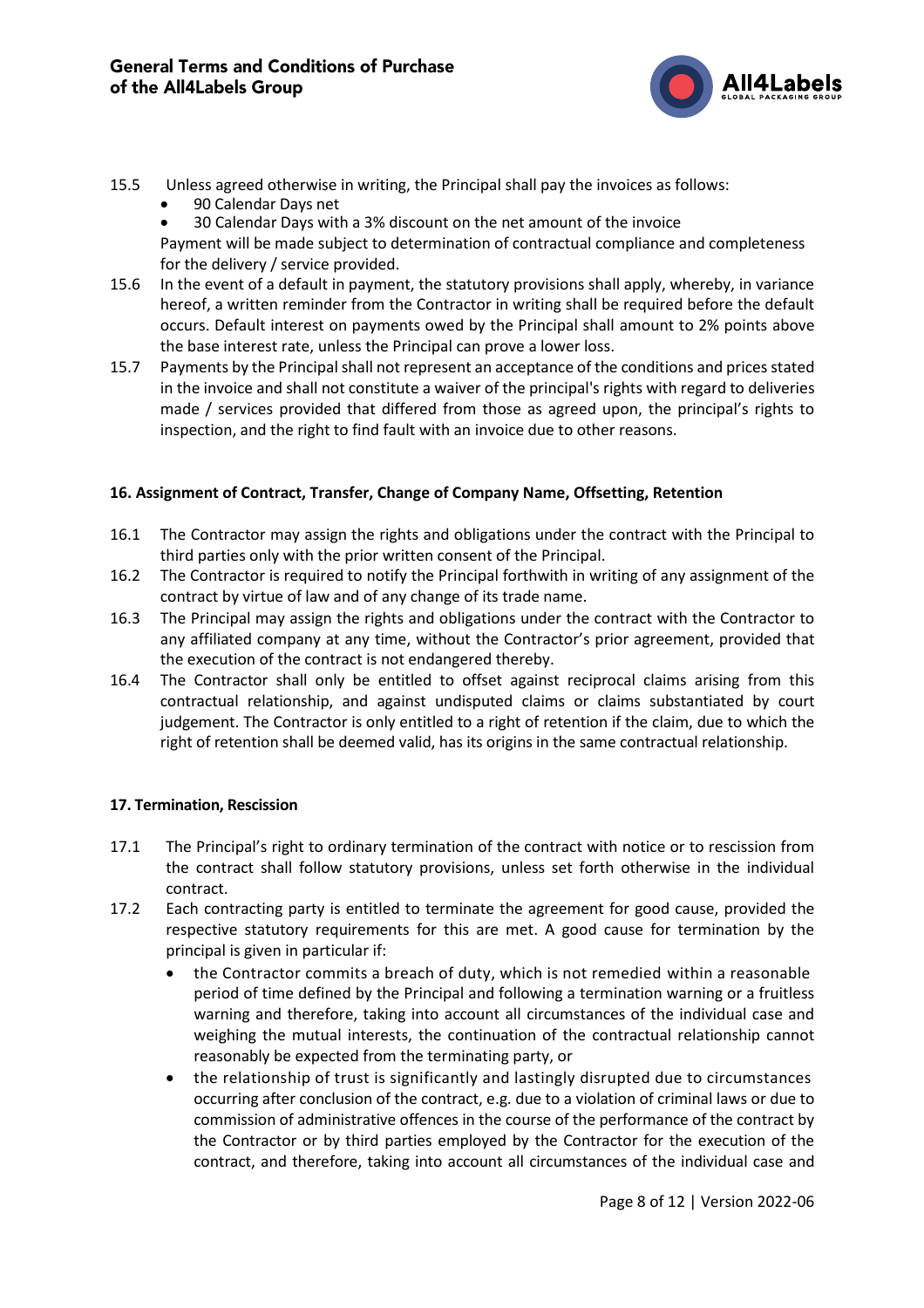

weighing the mutual interests, the continuation of the contractual relationship cannot reasonably be expected from the terminating party, or

- a significant deterioration in the asset situation of the Contractor has taken place, which jeopardizes contract fulfillment, or
- the Contractor does not comply with his/her obligation to pay taxes or social security contributions, or
- there are other circumstances that make continuation of the contract with the Contractor unreasonable for the Principal.
- 17.3 In cases of termination for good cause as per No. 17.2, the services verifiably performed by the Contractor in line with the contract up to the time of the cancellation shall be remunerated upon submission of the relevant receipts. Payments already made by the Principal shall be offset against the payment or re-funded in cases of overpayment. The Principal's further statutory rights and claims, in particular with regard to damage compensation, shall remain unaffected.
- 17.4 If the Contractor has acquired from the Principal any documents, records, plans or drawings within the scope of the contractual collaboration or for the purposes of fulfilling the contract the Contractor must forthwith hand them over to the Principal in the event of termination of the contract by a party to the contract. These requirements apply likewise in the event of rescission.

### **18. Contractor's Removal Duty in the Event of Termination of Contract**

In the event of termination of the contract, the Contractor must, at its own expense and regardless of the grounds for termination, forthwith dismantle and remove any plant, tools and equipment used and / or stored on the Principal's premises. Any waste or debris produced by the Contractor's work must be promptly re-moved and disposed of appropriately by the Contractor at its own expense. If the Contractor does not fulfill its duties in this regard, the Principal may undertake the work itself or have it undertaken by a third party and charge the expenses incurred to the Contractor if the work has still not been completed after a reasonable period of time has elapsed. These requirements apply likewise in the event of rescission.

### **19. Documents, Confidentiality, Rights of Use**

- 19.1 The Contractor must provide to the Principal the agreed quantity of any plans, calculations or other documents in order not to exceed the contractual deadline for execution**.**
- 19.2 The review and / or release of any Contractor's documents by the Principal shall not relieve the Contractor of any of its responsibilities for these documents under the contract.
- 19.3 Any models, samples, drawings, data, materials and other documents provided to the Contractor by the Principal (hereinafter "Principal Documentation") shall remain the property of the Principal and must be returned to the Principal forthwith upon its request at any point in time. The Contractor shall have no rights to retain any Principal Documentation. The Contractor must observe the proprietary rights of the Principal in and to all Principal Documentation.
- 19.4 The Contractor is obliged to keep confidential all technical, scientific, commercial and other information obtained either directly or indirectly within the scope of the contract, in particular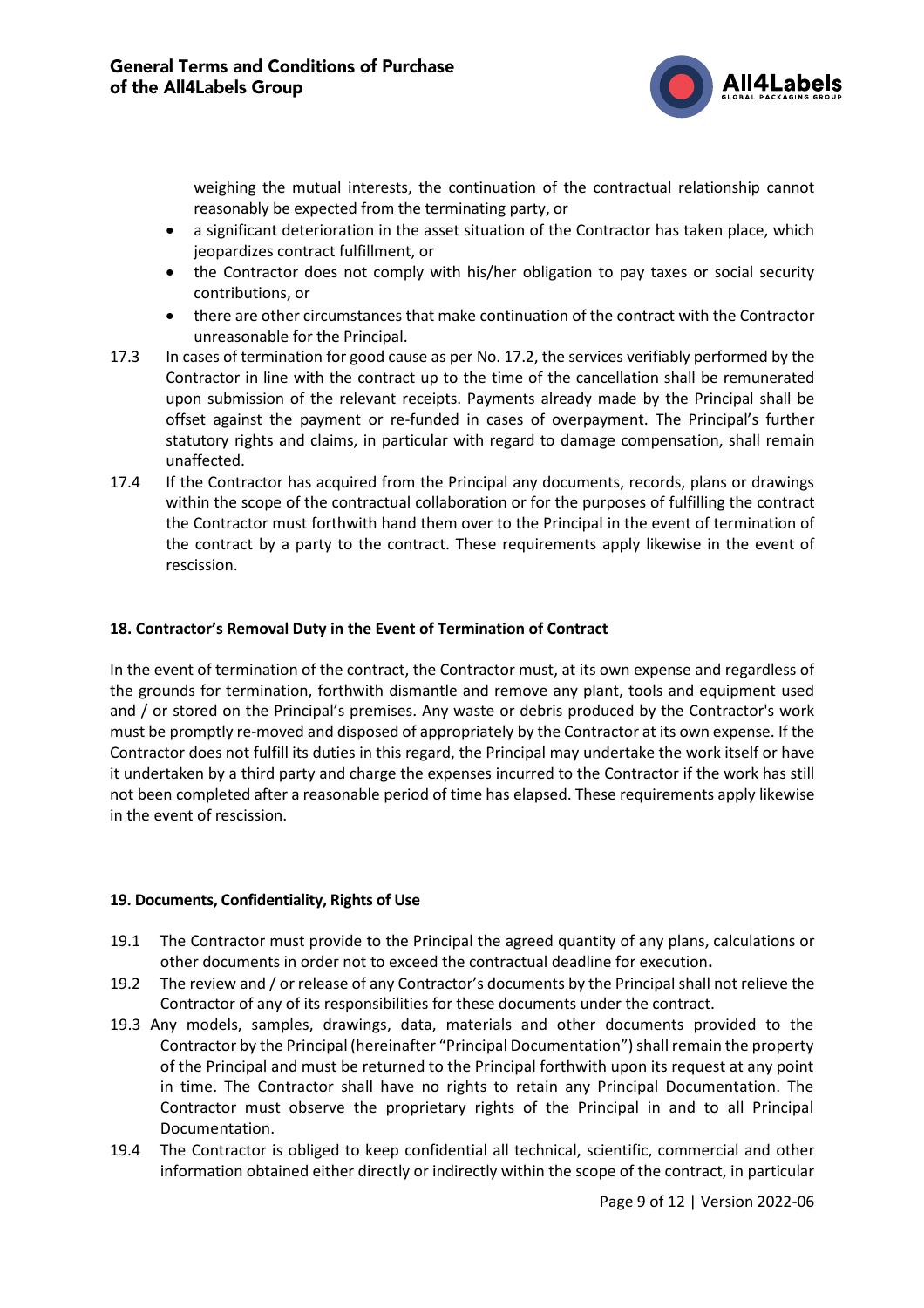

the information given in Principal Documentation (hereinafter "Confidential Information"). The Contractor may not exploit Confidential Information for commercial purposes, make it the object of industrial property rights, pass it on or make it accessible to third parties in any way. The Contractor is entitled to share Confidential information with subcontractors approved by the Principal if the subcontractor requires this information in order to fulfill the contract. Confidential Information may not be used for any purpose other than fulfilling the contract. The aforementioned confidentiality obligation shall continue to apply for a period of ten (10) years after the contract has ended.

- 19.5 This confidentiality requirement shall not include any information that the Contractor lawfully possessed prior to the Principal's disclosure of such information, or is lawfully known to the public, or has been lawfully obtained from a third party. Also excluded from this confidentiality requirement shall be information that is disclosed to persons subject to a legal obligation to confidentiality, whereas the Contractor shall not release such a person from its obligation to confidentiality. The burden of proof for such an exception lies with the Contractor.
- 19.6 The Contractor shall ensure that its employees and other vicarious agents deployed to fulfill the contract are obliged to confidentiality according to the above confidentiality provisions by means of appropriate contractual agreements, too. Upon request, the Contractor shall confirm compliance with these obligations to the Principal in writing.
- 19.7 The Contractor shall specifically undertake all required, appropriate precautions and measures to effectively protect the Confidential Information obtained at all times against loss or against unauthorized access. This includes in particular the creation and maintenance of appropriate, required access and entry precautions for facilities, repositories, IT systems, data storage devices and other information storage devices, especially those which contain Confidential Information. This also includes informing and instructing those people who are granted access to Confidential Information pursuant to this clause. The Contractor is re-quired to promptly notify the principal in writing in the event that Confidential Information is lost and / or accessed by unauthorized parties.
- 19.8 "Work Results" are all results of the Contractor's work that arise in connection with the order as well as the results of the work of third parties that have been brought in by the Contractor to perform the Contract with regard to the production of work results as well as all of the Contractor's copyright-protected items and services that may arise in the course of Contract performance, including, without limitation, all plans, drawings, graphics, calculations and other documents.
- 19.9 The Contractor shall grant the Principal the right, freely transferable and/or sublicensable to third parties, without any re-strictions as to area, content or time, to use the Work Results in all known media formats including electronic media, Internet and online media saved to all imaging, audio and data storage de-vices, for the contractually agreed purposes or purposes implied as per the Contract. The purposes implied as per the Contract include, in particular, the right to edit and process, to store in all media and to reproduce. The Contractor shall obtain any necessary granting of rights by third parties for this purpose. The Principal accepts the granting of the right.
- 19.10 Moreover, the Contractor shall grant the Principal an exclusive right to use the Work Results that the Contractor created specifically for the Principal or had third parties create for the Principal and shall obtain any necessary rights from third parties. The Principal accepts the granting of the right. Pre-existing rights of the Contractor or of third parties shall remain unaffected hereby.
- 19.11 Inalienable moral rights under copyright law are not affected by the provisions above.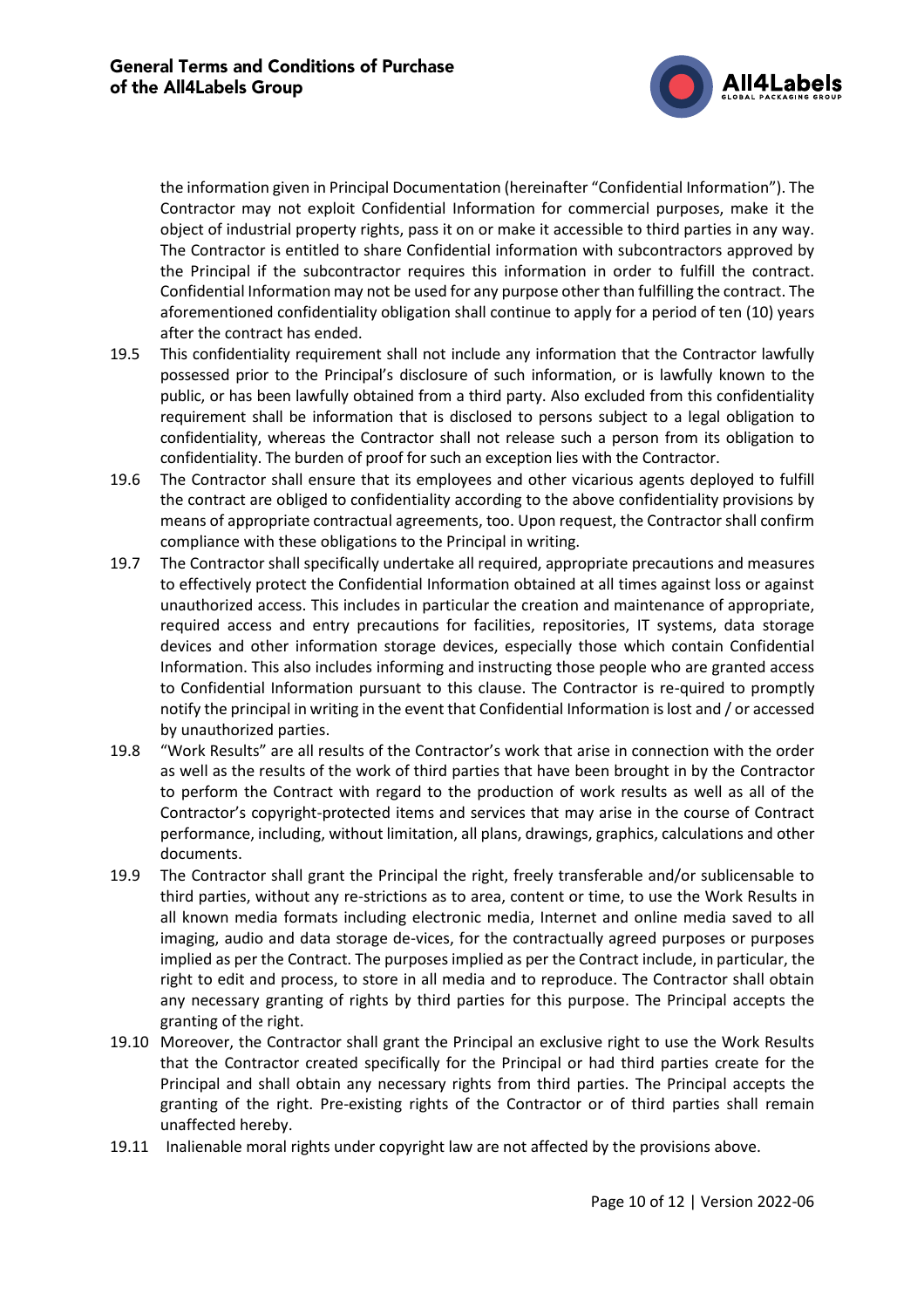

19.12 The granting of the rights set out in Clauses 19.9 and 19.10 is covered by the agreed remuneration.

### **20. Data-Protection**

- 20.1 In case the Contractor, in the course of the performance of the respective contract, receives from the principal or otherwise obtains personal data related to employees of Principal (hereinafter referred to as "Personal Data") the following provisions shall apply.
- 20.2 If processing of Personal Data disclosed in the aforementioned manner is not carried out on behalf of the Principal, Contractor shall only be entitled to process Personal Data for the performance of the respective contract. Contractor shall not, except as permitted by applicable laws, process Personal Data otherwise, in particular disclose Personal Data to third parties and/or analyze such data for its own purposes and/or form a profile.
- 20.3 If and to the extent permitted by applicable laws, Contractor is entitled to further process the Personal Data, in particular to transmit Personal Data to its affiliated companies for the purpose of performing the respective contract. Contractor shall ensure that Personal Data is only accessible by its employees, if and to the extent such employees require access for the performance of the respective contract (need-to-know-principle). Contractor shall structure its internal organization in a way that ensures compliance with the requirements of data protection laws. In particular, Contractor shall take technical and organizational measures to ensure a level of security appropriate to the risk of misuse and loss of Personal Data.
- 20.4 Contractor will not acquire ownership of or other proprietary rights to the Personal Data and is obliged, according to applicable laws, to rectify, erase and/or restrict the processing of the Personal Data. Any right of retention of Contractor with regards to Personal Data shall be excluded.
- 20.5 In addition to its statutory obligations, Contractor shall inform Principal in case of a Personal Data breach, in particular in case of loss, without undue delay, however not later than 24 hours after having become aware of it. Upon termination or expiration of the respective contract Contractor shall, according to applicable laws, erase the Personal Data including any and all copies thereof.

#### **21. Compliance**

21.1 The principal has high standards of compliance as set out in its Code of Conduct [\(https://all4labels.com/responsibility/compliance/\).](https://all4labels.com/responsibility/compliance/).)

21.2 The Contractor confirms and agrees that it shall: (i) implement measures to comply with the applicable laws or regulations in parti cular relating to bribery and corruption and the Principal's Code of Conduct

(ii) disclose to the Principal immediately any event which may be deemed to be a breach and immediately remedy the same.